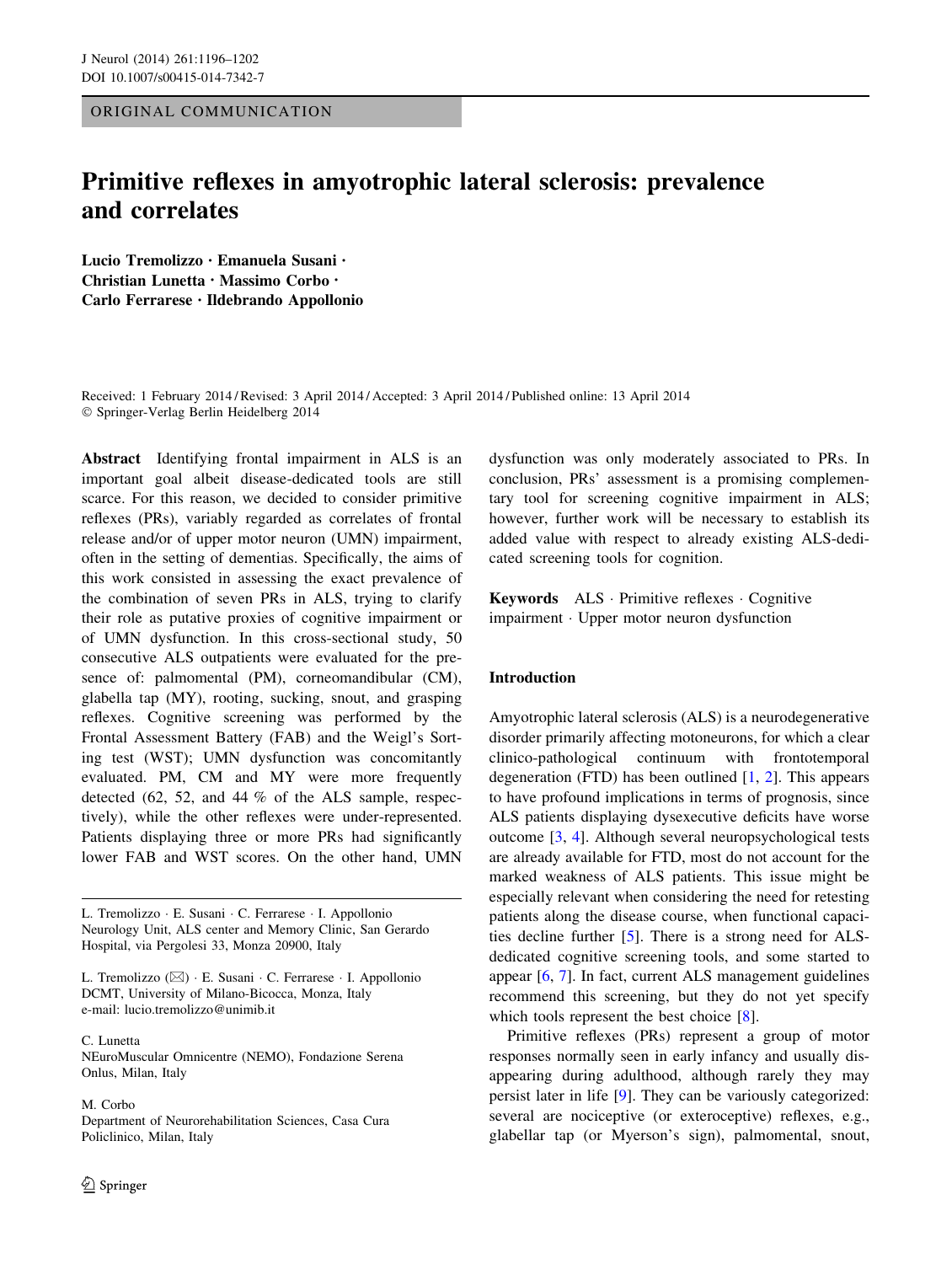<span id="page-1-0"></span>corneomandibular (or Wartenberg's reflex), etc. Albeit related, others belong to the group of prehensile reflexes, e.g., sucking, palmar grasping. Another grouping considers the ''oral primitive reflexes'', i.e., sucking, rooting and snout [\[9](#page-5-0)].

The exact significance of PRs is still highly debated since they have been consistently shown in healthy subjects [\[10](#page-5-0)], showing little value in neurological localization [\[11](#page-5-0)]. Traditionally, PRs have been regarded as correlates of frontal release [\[12](#page-5-0)]; other Authors considered them as expression of generalized brain dysfunction, including coma  $[13]$  $[13]$ , delirium  $[14]$  $[14]$ , or cognitive impairment  $[15]$  $[15]$  and sometimes also as possible proxies of upper motor neuron (UMN) involvement, as in pseudobulbar palsy [\[16](#page-6-0)]. Albeit quite controversial [\[9](#page-5-0)], this latter issue is also of interest in ALS clinical practice due to the relative lack of UMN signs related to the bulbar region.

Primary aim of this work consisted in assessing the exact prevalence and value of the combination of seven PRs in 50 ALS outpatients undergoing to routine cognitive screening. Furthermore, as secondary aim, the combined prevalence of these PRs was also analyzed with respect to the degree of UMN involvement based on three reflexes expressing UMN impairment in three different regions meaningful for El Escorial diagnostic purposes [[17\]](#page-6-0). Secondary aims included also the attempt of addressing if PRs might be more properly considered as expression of cognitive impairment or UMN dysfunction (or both); this question, indeed, can be ideally addressed in ALS where the two components might be independently present.

#### Materials and methods

## Patients and assessments

Following ethical approval and informed consent, 50 consecutive ALS outpatients were recruited (Table 1). Inclusion criteria were: any outpatient with a diagnosis of possible, probable or definite ALS according to El Escorial criteria [[17\]](#page-6-0). Each patient was screened for dysexecutive dysfunction by the Italian version of the frontal assessment battery (FAB) [\[18](#page-6-0)]; considering the bias introduced by prorating FAB in those patients presenting marked upper limb weakness ( $n = 14$  [28 %] [\[5](#page-5-0)]), the Weigl's Sorting Test (WST) [[19\]](#page-6-0) was administered. Test results were age- and education- adjusted.

UMN involvement was assessed by testing three classical UMN reflexes: bulbar impairment was assessed by the jaw jerk (UMN-1); Hoffmann's sign (UMN-2) and the plantar reflex (UMN-3, scored as positive if either showing an extensor response or full Babinski sign) were also recorded bilaterally in all patients for cervical/thoracic and

Table 1 Clinical and demographic characteristics of the sample

| $n = 50$                          |
|-----------------------------------|
| 36 $(72 \%)$                      |
| $63.9 \pm 10.4$ (42-81)           |
| 29 Defined/14 Probable/7 Possible |
| 9 Bulbar/41 Spinal                |
| $36.4 \pm 29.9$ (6-166)           |
| $30.1 \pm 8.7$ (8-47)             |
| $0.83 \pm 0.78$ (0.04–4.5)        |
| 10 $(20 \%)$                      |
| 23 (46 %)                         |
| 37 $(74\%)$                       |
| $9.6 \pm 4.3$ (1-19)              |
| $15.0 \pm 3.5$ (5.2–18)           |
| $11.3 \pm 3.7$ (1.9–15)           |
| 19 $(38\%)$                       |
| 16 $(32 \%)$                      |
| 38 (76 %)                         |
| $1.46 \pm 0.88$ (0-3)             |
|                                   |

Data are presented as mean  $\pm$  SD (range); percentages are within brackets

ALSFRS-R ALS functional rating scale-revised, EN enteral nutrition, FAB frontal assessment battery, NIV non-invasive ventilation, t-UMN upper motor neuron total score, WST Weigl's sorting test

\* Calculated as [(48 - current ALSFRS-R score)/disease months]

lumbosacral involvement, respectively. UMN-2 and UMN-3 were scored as positive even if the reflex was demonstrated just unilaterally. The sum of the three UMN (UMN total score, t-UMN) was considered as well and patients were dichotomized as either positive (t-UMN score 2–3), or negative (t-UMN score 0–1).

## Primitive reflexes

A battery of seven primitive reflexes was administered bilaterally, including: (1) palmomental (PM), (2) corneomandibular (CM), (3) glabella tap (MY), (4) rooting (RO), (5) sucking (SU), (6) snout (SN), and (7) grasping (GR) reflexes. Patients were sitting and a single trial was given for each manoeuvre; for bilateral reflexes, PR was considered present ("positive") even when the stimulation of just one side evoked a pathological response. Each positive PR was scored as 1 (versus 0 if absent) and the sum of PRs was computed for each patient. For inter-rater reliability, this PR battery was assessed in two different examination rooms during the same session by two raters (an experienced neurologist and a senior resident); for all other analyses only the former set of results was considered.

PM was performed applying a dull point stimulus using a Taylor reflex hammer from the thenar eminence at the wrist up to the base of thumb; a positive result was scored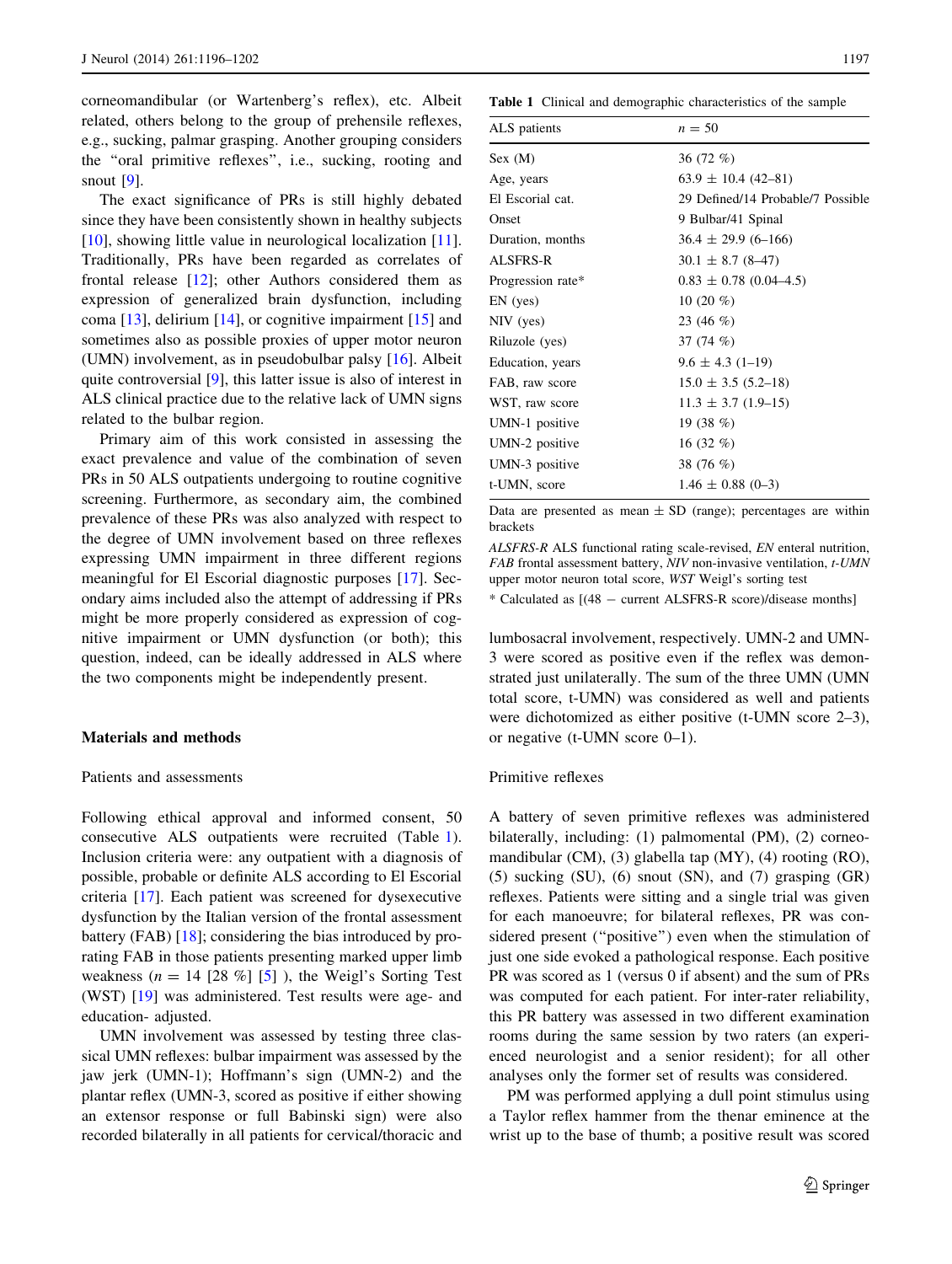when the contraction of the orbicularis oris and mentalis muscles was observed [[20,](#page-6-0) [21](#page-6-0)]. CM (or Wartenberg's reflex) was performed by asking the patients to open mildly the mouth allowing the mandible to hang loosely while the examiner elevated the patient's eyelid and mildly touched with cotton the center of either cornea; a positive result was scored when a movement of the mandible to the opposite side was observed [\[22](#page-6-0)]. MY was performed applying mild finger tapping over the glabella (ten times at about 1 Hz), usually producing a blinking reflex in both eyes; positive sign (or Myerson's sign) was considered the failure in extinguishing such response that was present  $\geq$ 4 times [[23,](#page-6-0) [24](#page-6-0)]. RO was elicited by gently finger stroking each cheek; a positive result was scored when the mouth of the patient turned toward the stimulus [[9\]](#page-5-0). SU was elicited by gently inserting the finger point into the mouth; a positive result was scored when sucking response was felt by the examiner [\[9](#page-5-0)]. SN was elicited by applying gentle pressure with the reflex hammer over the nasal philtrum; a positive result was scored when lips puckered [\[9](#page-5-0)]. None of the recruited ALS patients was on neuroleptic drugs that are known to induce oral dyskinesias. GR was elicited by asking to the patient to hold the hands with palms facing up while the examiner stimulated each palmar surface with the handle of a Taylor reflex hammer, by initially briefly placing it  $(\sim 2 \text{ s})$  and then gently moving away from the patient until complete retraction; a positive result was scored only if a ''catching'' movement was followed by a ''holding'' one [\[9](#page-5-0)].

## Statistical analysis

Data are presented as mean  $\pm$  standard deviation (SD), except where specifically noted. Statistical analysis was performed by Prism 4.00 (GraphPad Software, Inc.). Twotailed Student's  $t$  test, ANOVA followed by Newman-Keuls multiple comparison and Pearson's correlation tests were used as appropriate. Concordance between tests was calculated with the Cohen's kappa score.

# Results

Descriptive statistics and PRs inter-rater reliability

Table [1](#page-1-0) reports the clinical and demographic characteristics of the sample; ALS progression rate was calculated as previously described [[25\]](#page-6-0), i.e., [(48––current ALSFRS-R score)/disease months]; the FAB was completed by 36 patients (72 %), pro-rate was performed for the remaining 14 subjects (28 %) that did not complete the Luria/grasping items; the WST was completed by all the recruited patients; a correlation with FAB score was present  $(r = 0.649 \, p < 0.0001)$  and the Cohen's kappa score between these two tests was 0.46, as previously shown [\[5](#page-5-0)]. The same patients were not scored for GR. All the other PRs were performed without problems.

PM, MY and CM were consistently reported  $(62, 52, 52)$ and 44 %, respectively), while SN was moderately present (14 %), and GR, SU, and RO were definitely under-represented in our sample (5.5, 2 %, and 0, respectively). Kappa score was always high  $(>0.70)$  for all PRs.

Average PR sum was  $1.78 \pm 1.25$  (range 0–5). Median PR value was two and most patients  $[n = 37 (74 \%)]$ displayed from 0 to 2 PRs, while the remaining 13 patients (26 %) presented from 3 to 5 PRs.

PRs as markers of dysexecutive dysfunction in ALS patients

Among the three more represented PRs, CM was associated to significantly lower FAB  $(13.2 \pm 4.07 \text{ vs.}$  $16.4 \pm 2.17$ , CM+ vs.CM-, respectively,  $p = 0.0008$ two-tailed Student's t test) and WST scores (10.0  $\pm$  4.2 vs.  $12.3 \pm 2.93$ ,  $p = 0.027$ ), as was MY (FAB:  $13.7 \pm 4.07$ vs.  $16.4 \pm 2.00$ , MY+ vs. MY-, respectively,  $p =$ 0.0043; WST:  $9.6 \pm 3.77$  vs.  $13.1 \pm 2.67$ ,  $p = 0.0004$ ), while PM was not.

The FAB score was consistently above the cut-off score in the  $\leq$ 3 PRs group and, in particular, below in the  $\geq$ 3 PRs group ( $p < 0.0001$ ; Fig. [1b](#page-3-0)). Similarly, dichotomizing patients according to a FAB pathological result, an about twofold increase of average PRs emerged in FAB positive patients with respect to negative ones (Fig. [1](#page-3-0)a). The FAB score was also overall negatively correlated with the number of positive PRs ( $r = -0.625$   $p < 0.0001$ ) and the kappa score was 0.67.

WST score was below the cut-off  $(\leq 8)$  in 9 (18 %) patients that again presented an about two-fold increase of PRs ( $p = 0.0007$ ; Fig. [1c](#page-3-0)); again, those patients presenting with 0–2 PRs had normal WST scores, while patients with 3–5 PRs displayed average scores just above the test cutoff ( $p = 0.0005$ ; Fig. [1](#page-3-0)d). The WST score was also overall negatively correlated with the number of positive PRs  $(-0.532 \, p < 0.0001)$  and the kappa score was 0.46.

# PRs and UMN involvement

Among the three more represented PRs, CM positivity was associated to higher t-UMN scores  $(1.90 \pm 0.75 \text{ vs.})$  $1.11 \pm 0.83$ , CM+ vs. CM-, respectively,  $p = 0.0009$ ), while dichotomizing according to MY and PM positivity was not significant. Globally, PRs displayed a tendency to correlation with UMN-1 ( $r = 0.272$   $p = 0.055$ ) that was not present when considering both UMN-2 and UMN-3  $(p = 0.277$  and  $p = 0.252$ , respectively). Analogously,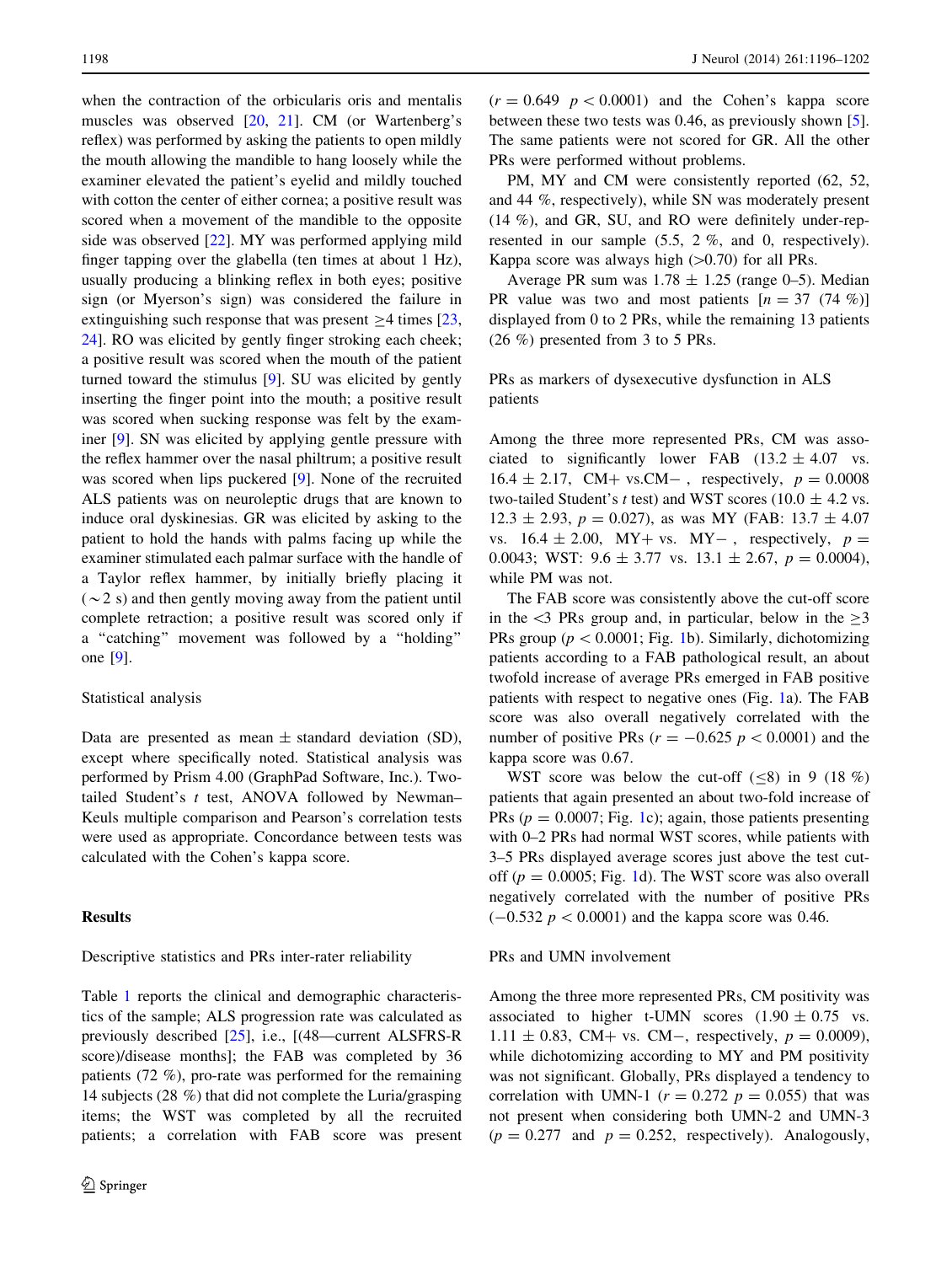<span id="page-3-0"></span>

3 O **PR<3 PR>3** 15 D  $12$ 9 **NST** . . . .<br>cut-off 6 3 0  $PR < 3$  $PR<sub>23</sub>$ 

18 B

15

 $12$ 

6

FAB 9

Fig. 1 PRs mark dysexecutive dysfunction in ALS patients. a number of positive PRs in FAB positive ALS patients with respect to negative ones ( $n = 12$  vs. 38, respectively; FAB cut-off score  $\leq 13.4$ ); **b** ALS patients with less than 3 PRs displayed on average normal FAB scores, while the opposite was found for those patients presenting with  $\geq$ 3 PRs (n = 38 vs. 12); c number of positive PRs in WST

dichotomizing patients for UMN-1 presence a tendency toward PR increase was shown  $(1.56 \pm 1.23 \text{ vs.}$ 2.21  $\pm$  1.18, UMN-1– vs. UMN-1+,  $p = 0.055$ ). On the other hand, no relationship was detected between each UMN reflex or t-UMN score and either FAB or WST scores. Conversely, a correlation between PRs and t-UMN scores was present  $(r = 0.314 \text{ } p = 0.0261)$ . Similarly, dichotomizing patients for global UMN involvement (see "[Methods](#page-1-0)") an increase of PRs was shown  $(1.38 \pm 1.13)$ vs.  $2.21 \pm 1.25$ , t-UMN- vs. t-UMN+,  $n = 26$  vs. 24,  $p = 0.018$ .

### Exploring PRs overall correlates

Patients were divided in four groups according to both the FAB scores and the degree of their UMN involvement; average PRs sum score was increased in FAB positive patients more than in t-UMN positive patients ( $p\lt0.0001$ ; Fig. 2) and a significant trend was shown from FAB positive/t-UMN positive patients to  $FAB+$ /t-UMN-, to FAB-/t-UMN+, to FAB-/t-UMN- (post-test for linear trend  $r^2 = 0.346 \ p \lt 0.0001$ ) (see Fig. 2).

Finally, the number of positive PRs correlated to disease progression rate  $(r = 0.352 \, p = 0.012)$  but failed to show any other meaningful relationship with the other continuous or dichotomous clinical and demographic cut-off

positive ALS patients with respect to negative ones  $(n = 9 \text{ vs. } 41,$ respectively; WST cut-off score  $\leq$  8); **d** ALS patients with less than 3 PRs displayed on average normal WST scores, while borderline average scores were found for those patients presenting with  $\geq 3$  PRs  $(n = 38 \text{ vs. } 12)$ . \* $p \le 0.0007$  two-tailed Student's t test; data are shown as mean ± standard error



Fig. 2 Analysis of PR correlates. PRs score with respect to FAB status (F+ vs. F-) and UMN involvement (U+ vs. U-, t-UMN score 0–1 vs. 2–3, respectively).  $p < 0.0001$  at ANOVA, followed by Newman–Keuls multiple comparison post-hoc test,  $* p < 0.001$  vs. F+ U+ and F+ U-,  $p < 0.01$  vs. F–U+;  $\degree p < 0.05$  vs. F+ U+ and  $F+ U-$ ;  $F+ U+ vs$ .  $F+ U-$  not significant

variables, including the site of onset (bulbar versus spinal onset,  $p = 0.144$ , correlation with disease duration  $(p = 0.56)$ , and with the ALSFRS-R score  $(p = 0.18)$ . On the other hand, bulbar patients displayed a tendency to lower FAB scores with respect to spinal ones  $(13.1 \pm 5.3)$ vs.  $15.4 \pm 2.8$ , respectively,  $p = 0.066$ ) that reached significance for the WST  $(8.3 \pm 3.8 \text{ vs. } 11.9 \pm 3.4,$  $p = 0.007$ ).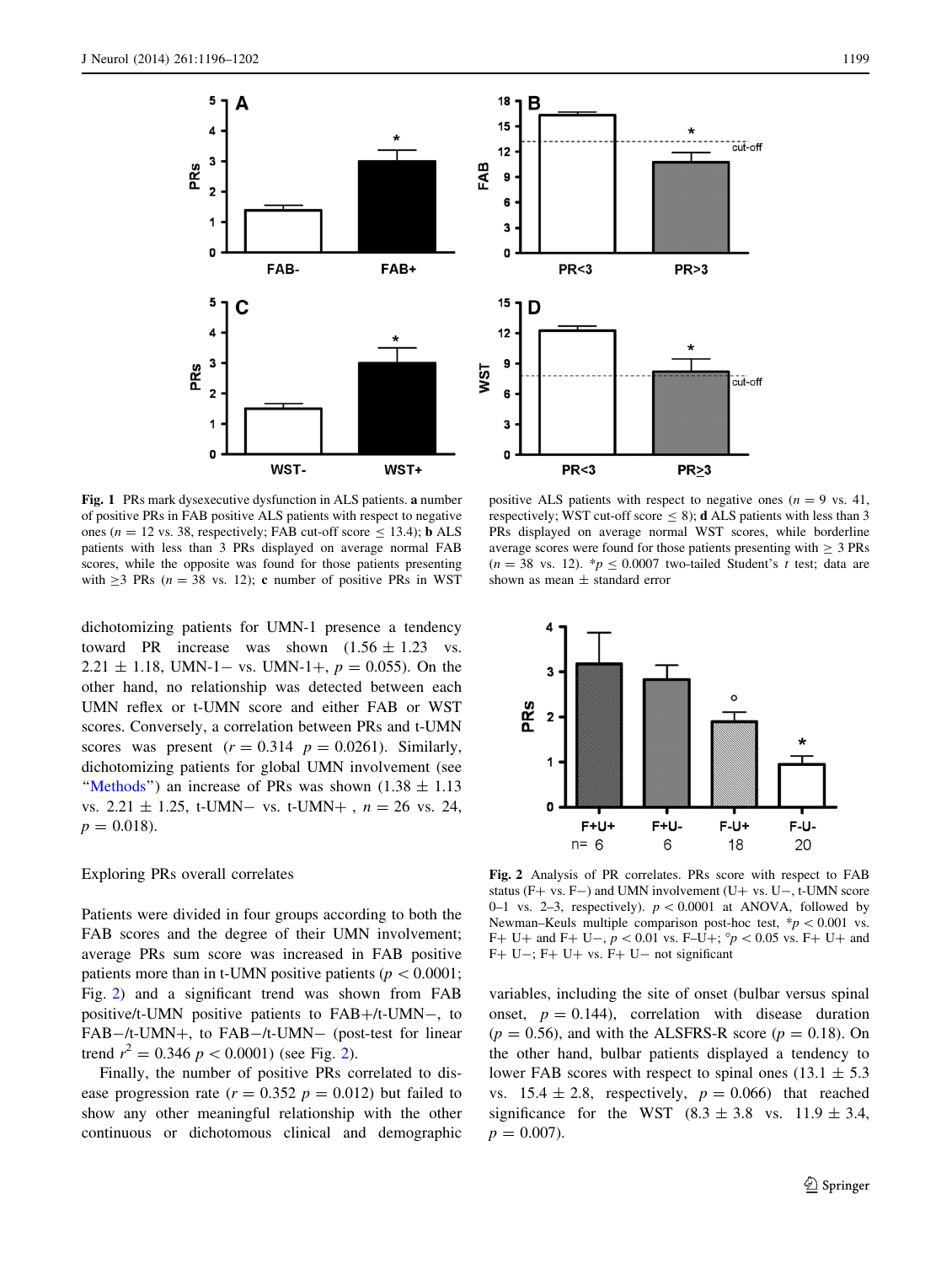## **Discussion**

We investigated the prevalence and correlates of seven different PRs in a representative sample of ALS outpatients. Our results indicate that albeit each single PR might display limited value, perhaps with the partial exception of CM, the entire battery possesses a synergistic value in screening those patients with cognitive dysfunction or expressing larger UMN involvement. In particular, ALS patients displaying three or more PRs scored, on average, below or just minimally above the cut-off in two tests exploring frontal lobe functions. Certainly, these two tests do not explore the complete cognitive status of our patients and cannot substitute an entire test battery. On the other hand, ALS-dedicated tools are scanty and patients with impaired functional capabilities might not be able to fully complete specific cognitive tests (as in the case of the FAB Luria item) or a full battery (due to fatigue or hypoxia). We expressly chose the WST for overcoming the bias introduced by pro-rating FAB in ALS patients exhibiting profound upper limb weakness [\[5](#page-5-0)]. In addition, WST, exploring a single dysexecutive domain (sorting), as opposed to the FAB minibattery not including this function, allowed to confirm the idea that PRs are correlated to a broadly defined frontal lobe dysfunction. Admittedly, we did not consider the behavioral correlates of the dysexecutive syndrome which might be analogously related to frontal lobe involvement. Further work exploring cognitive and behavioral (e.g., with the Frontal Systems Behavior Scale) correlates of PRs in ALS might be useful to understand the exact meaning of the differences found when considering each single PR performance.

Besides cognition, PRs were also weakly correlated with the estimated degree of UMN involvement. Here, UMN involvement was defined including, where possible, primitive multi-synaptic reflexes (e.g., plantar response and Hoffmann's sign). Furthermore, we tried to cover all the regions meaningful for ALS diagnosis (bulbar, cervical/ thoracic, lumbosacral). Deep tendon reflexes were eventually excluded due to the potential bias deriving from interpreting the finding of normal reflexes in amyotrophic regions as expression of UMN involvement. On the other hand, the three included UMN reflexes usually show responses easily scored either as present or absent. Possibly other UMN tools might be considered for future works, such as finger or foot tapping. Pseudobulbar affect and, possibly, spastic dysarthria might be included as well, albeit clear-cut operational criteria will be required for their assessment [\[26](#page-6-0)]. The relatively selective UMN scoring strategy we adopted might have less sensitivity, possibly resulting in a limitation of its discriminative power in defining the exact meaning of PRs.

Globally, however, our results indicate that PRs were more consistently correlated with cognitive dysfunction with respect to UMN impairment. To our knowledge, this is the first time that a condition, such as ALS, where these two components may independently coexist, is explored. Our conclusion is that PRs might be more properly considered when implementing batteries for cognitive screening in ALS, especially in an outpatient setting. The lower association to UMN, albeit significant, will deserve further consideration in larger series, also given the implicit source of bias caused by the eventual coexistence of LMN dysfunction which might mask UMN signs. Last but not least, few patients with 3 or more PRs without cognitive impairment were recorded. The possibility exists that PRs might precede cognitive dysfunction, and, possibly, even UMN reflex appearance. Follow-up of the patients is required for answering to this question.

The present PR battery undoubtedly needs some refinement, and in future works some reflexes might be eliminated, either for their low prevalence in ALS (e.g., SU and RO), or for the difficulty at assessing the reflex in all patients (e.g., GR). Furthermore, some PR manoeuvres may lead to false positive results, especially for the unexperienced clinician, for example when prominent spasticity is present; this might be the case for GR (spastic catch) or SN (gentle hitting instead of touching might be evoking a myotatic response and not a primitive one, [[9\]](#page-5-0)). Indeed, the two raters briefly trained in PR execution before engaging in the study and PR kappa score was always quite good; possibly, we also have to consider that in real world these values might be lower or displaying much more consistent variability. As a matter of fact, our prevalence rates are different with respect to a previous work where CM was found in 71 % of ALS patients, while the same subjects had extensor plantar response in only 36 % of the cases [\[22](#page-6-0)]. This might not be surprising considering that consistent variability has been previously shown for the wellknown extensor plantar response [\[27](#page-6-0)]. On the other hand, false negative results should also be expected considering that extensive LMN dysfunction, besides affecting the clinician's ability to elicit UMN involvement, might also contribute to lower PR prevalence in these patients. Further work on larger patient cohorts might be useful to detect more precisely the exact prevalence of these responses in ALS (external validity).

When analyzed separately, both CM and MY resulted in good performances ( $\sim$  50 %). CM was robustly associated to both FAB and UMN positive status, while MY was associated to cognitive impairment alone, thus discriminating between the two dysfunctions. However, the synergistic value of the entire battery emerged particularly with respect to cognition, since patients displaying three or more PRs had on average lower test scores in a clinically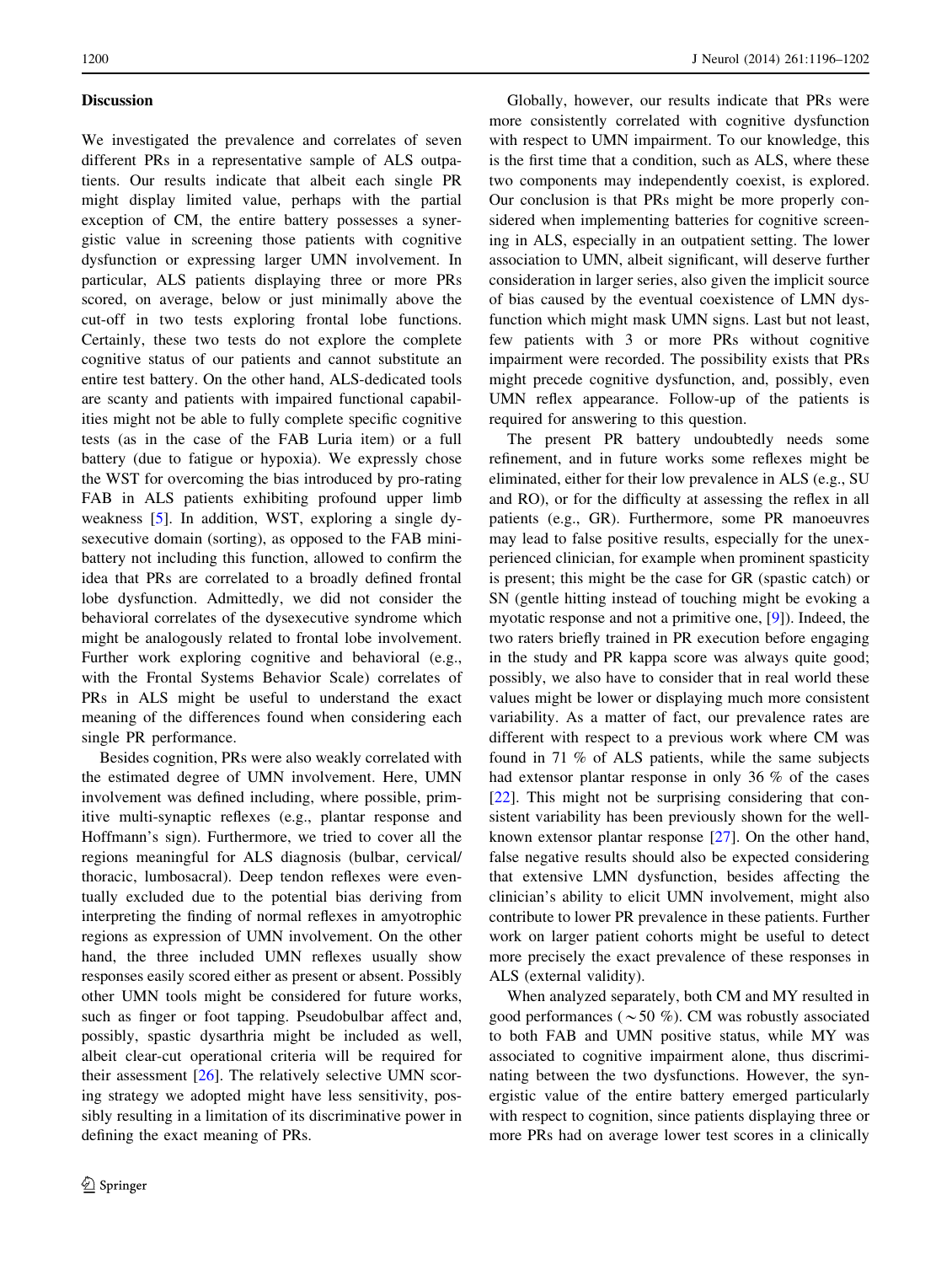<span id="page-5-0"></span>significant way. For this reason, PM, too, should be probably included in future studies, in spite of its apparent lack of discriminative power. At this point, we may hypothesize that in a screening PR mini-battery dedicated to ALS, CM, MY and PM should be included, and patients scoring positive at all three manoeuvres might deserve further cognitive characterization. Furthermore, PR manoeuvres are fast, simple and reliable, making them suitable for testing ALS patients at any stage of the disease without the bias introduced by advanced disability [5]. On the other hand, one may argue that grouping PRs without knowing the exact neural correlate for each of them might be questionable. Indeed, the choice for our PR battery included a combination of exteroceptive reflexes (CM, PM, MY), oral primitive ones (SN, SU, RO), reflexes implying complex behavioral responses (GR, but also SU, RO), or sensory gating deficit/perseveration (MY). However, the most relevant issue related to PR clinical translation in literature is centered on their absolute value: each single PR does not display sufficient specificity, and sometimes sensitivity, to stand as a useful tool for clinicians. This stringent argument against PR clinical use has been strongly reinforced by their presence, usually with low prevalence, also in healthy controls [\[20](#page-6-0), [28](#page-6-0)]. Hence, in an attempt at overcoming these limits, some Authors already tried to combine different PRs to test the resulting synergistic value, under the assumption that they might be exploring the same broadly defined dysfunction [[14,](#page-6-0) [29](#page-6-0)]. The combination of more than two positive PRs resulted in increased specificity for particular subtypes of dementing disorders, such as Lewy body [\[30](#page-6-0)] or vascular dementia [\[15](#page-6-0)]. Intriguingly enough, the exact prevalence of PRs in FTD is still unclear and reports are not in agreement [[31,](#page-6-0) [32\]](#page-6-0). Some work has also been produced on single PRs in ALS; perhaps, the most critically appraised PR in ALS has been CM, reported in 30 out of 42 patients. Notably, CM was able to distinguish between ALS and cerebrovascular disease, regardless of pseudobulbar presentation, and the Authors concluded that it might reliably mark UMN involvement [[22\]](#page-6-0). These conclusions should be now reviewed because cognitive screening was not yet part of routine ALS clinical assessment.

Finally, in our series PRs were not associated to bulbar presentation, although our conclusions cannot be firmly drawn because only a minority of patients presented with this site of onset. WST scores were significantly lower in bulbar patients but FAB failed to confirm the association with cognitive impairment, suggesting that our study cannot answer to this question. Finally, PRs were correlated to disease progression rate, indirectly suggesting that cognitive dysfunction might identify more rapidly evolving patients, as already pointed out [3, 4]. Further research directions might include to study PR neural correlates by advanced neuroimaging techniques.

In conclusion, our study suggests that PRs deserve further examination as a promising proxy for cognitive screening of ALS outpatients or, at least, as complementary items in dedicated psychometric mini batteries. This issue is of great relevance considering the actual need for specific tools able to reliably bypass the motor handicaps of these patients.

Acknowledgments Mrs. Sofia Rosso and the Italian association for ALS (AISLA).

Conflicts of interest The authors declare that they have no conflict of interest.

# References

- 1. Robberecht W, Philips T (2013) The changing scene of amyotrophic lateral sclerosis. Nat Rev Neurosci 14:248–264
- 2. Ling SC, Polymenidou M, Cleveland DW (2013) Converging mechanisms in ALS and FTD: disrupted RNA and protein homeostasis. Neuron 79:416–438
- 3. Chio` A, Ilardi A, Cammarosano S, Moglia C, Montuschi A, Calvo A (2012) Neurobehavioral dysfunction in ALS has a negative effect on outcome and use of PEG and NIV. Neurology 78:1085–1089
- 4. Elamin M, Bede P, Byrne S, Jordan N, Gallagher L, Wynne B, O'Brien C, Phukan J, Lynch C, Pender N, Hardiman O (2013) Cognitive changes predict functional decline in ALS: a population-based longitudinal study. Neurology 80:1590–1597
- 5. Tremolizzo L, Ferrarese C, Appollonio I (2013) Exploring limits of neuropsychological screening in ALS: the FAB problem. Amyotroph Lateral Scler Frontotemporal Degener 14:157–158
- 6. Woolley SC, York MK, Moore DH, Strutt AM, Murphy J, Schulz PE, Katz JS (2010) Detecting frontotemporal dysfunction in ALS: utility of the ALS cognitive behavioral screen (ALS-CBS). Amyotroph Lateral Scler 11:303–311
- 7. Abrahams S, Newton J, Niven E, Foley J, Bak TH (2014) Screening for cognition and behaviour changes in ALS. Amyotroph Lateral Scler Frontotemporal Degener 15:9–14
- 8. Miller RG, Jackson CE, Kasarskis EJ, England JD, Forshew D, Johnston W, Kalra S, Katz JS, Mitsumoto H, Rosenfeld J, Shoesmith C, Strong MJ, Woolley SC, Quality Standards Subcommittee of the American Academy of Neurology (2009) Practice parameter update: the care of the patient with amyotrophic lateral sclerosis: multidisciplinary care, symptom management, and cognitive/behavioral impairment (an evidence-based review): report of the quality standards subcommittee of the American academy of neurology. Neurology 73:1227–1233
- 9. Schott JM, Rossor MN (2003) The grasp and other primitive reflexes. J Neurol Neurosurg Psychiatry 74:558–560
- 10. Strong MJ (2012) Amyotrophic lateral sclerosis and the frontotemporal dementias. Oxford University Press, Oxford
- 11. Brazis PW, Masdeu JC, Biller J (eds) (2012) Localization in clinical neurology. Lippincott Williams & Wilkins, London
- 12. Girling DM, Berrios GE (1990) Extrapyramidal signs, primitive reflexes and frontal lobe function in senile dementia of the Alzheimer type. Br J Psychiatry 157:888–893
- 13. Heliopoulos I, Vadikolias K, Tsivgoulis G, Mikroulis D, Tsakaldimi S, Piperidou C (2013) Corneomandibular reflex